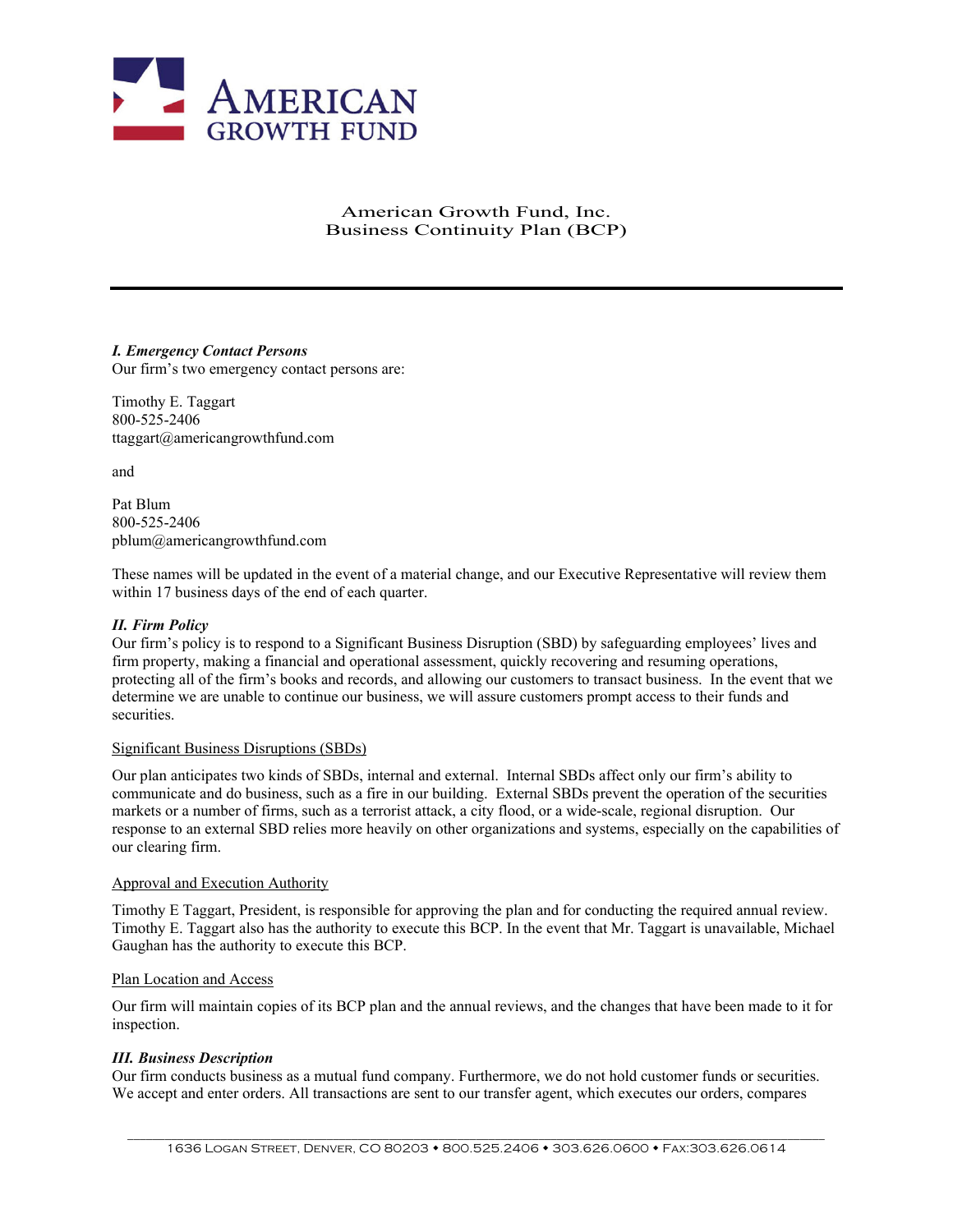

them, allocates them, clears and settles them. Our transfer agent also maintains our customers' accounts, can grant customers access to them, and delivers funds and securities. Our firm services retail and institutional customers.

Our transfer agent is:

Fund Services, Inc. 8730 Stony Point Parkway Stony Point Bldg. III - Suite # 205 Richmond, VA 23235

and our contact person at that clearing firm is:

Will Schafer (800) 628-4077 wschafer@ccofva.com

Our transfer agent has also given us the following alternative contact in the event it cannot be reached:

Will Bays (800) 628-4077 wbays@ccofva.com

*IV. Office Locations*  Our Firm's offices are located at:

*Office Location #1*  1636 Logan Street Denver, Colorado 80203

### *Office Location #1*

Location #1; It's main telephone number is 303-626-0600. Our employees may travel to that office by means of foot, car, train, or bus. This location is responsible for all functions of the company and its business.

#### *V. Alternative Physical Location(s) of Employees*

In the event of an SBD, we will move our staff from affected offices to the closest available location.

### *VI. Customers' Access to Funds and Securities*

Our firm does not maintain custody of customers' funds or securities, which are maintained at our transfer agent, Fund Services, Inc. In the event of an internal or external SBD, if telephone service is available, our registered persons will take customer orders or instructions and contact our transfer agent on their behalf. The firm will make this information available to customers through its disclosure policy.

### *VII. Data Back-Up and Recovery (Hard Copy and Electronic)*

Our firm does not maintain data of customers' funds or securities. Data is maintained at our transfer agent, Fund Services, Inc. whose BCP is attached hereafter.

# *VIII. Financial and Operational Assessments*

#### Operational Risk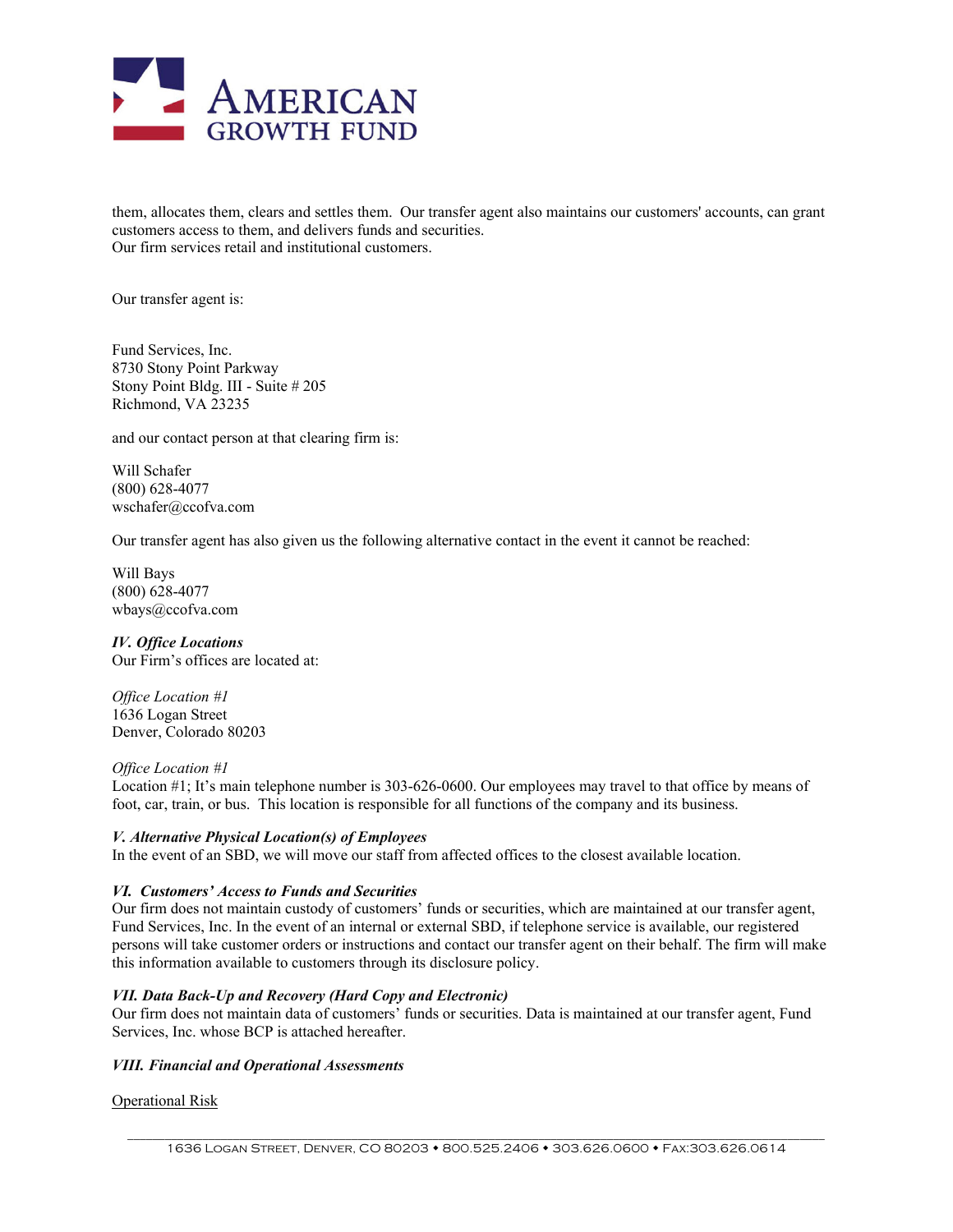

In the event of an SBD, we will immediately identify what means will permit us to communicate with our customers, employees, critical business constituents, critical banks, critical counter-parties, and regulators. Although the effects of an SBD will determine the means of alternative communication, the communications options we will employ will include e-mail, voice mail and telephone communications.

### Financial and Credit Risk

In the event of an SBD, we will determine the value and liquidity of our investments and other assets to evaluate our ability to continue to fund our operations and maintain adequate capital. We will contact our custodian, critical banks, and investors to apprise them of our financial status. If we determine that we may be unable to meet our obligations to those counter-parties or otherwise continue to fund our operations, we will request additional financing from our bank or other credit sources to fulfill our obligations to our customers and clients. If we cannot remedy a capital shortfall, we will file appropriate notices with our regulators and immediately take appropriate steps to protect the client's assets.

### *IX. Mission Critical Systems*

Our firm's "mission critical systems" are those that ensure prompt and accurate processing of securities transactions, including order taking, entry, execution, comparison, allocation, clearance and settlement of securities transactions, the maintenance of customer accounts, access to customer accounts, and the delivery of funds and securities. These systems, including backup, are controlled and maintained by our transfer agent Fund Services, Inc. whose BCP is attached hereto, and UMB Bank.

We have primary responsibility for establishing and maintaining our business relationships with our customers and have sole responsibility for our mission critical functions of order taking and entry. Our transfer agent provides, through contract, the execution, comparison, allocation, clearance and settlement of securities transactions, the maintenance of customer accounts, access to customer accounts, and the delivery of funds and securities.

Our transfer agent contract provides that our transfer agent will maintain a business continuity plan and the capacity to execute that plan. Our transfer agent represents that it will advise us of any material changes to its plan that might affect our ability to maintain our business and has presented us with an executive summary of its plan. In the event our transfer agent executes its plan, it represents that it will notify us of such execution and provide us equal access to services as its other customers. If we reasonably determine that our transfer agent has not or cannot put its plan in place quickly enough to meet our needs, or is otherwise unable to provide access to such services, our transfer agent represents that it will assist us in seeking services from an alternative source.

Our transfer agent represents that it backs up our records at a remote site. Our transfer agent represents that it operates a back-up operating facility in a geographically separate area with the capability to conduct the same volume of business as its primary site. Our transfer agent has also confirmed the effectiveness of its back-up arrangements to recover from a wide scale disruption by testing.

Recovery-time objectives provide concrete goals to plan for and test against. They are not, however, hard and fast deadlines that must be met in every emergency situation, and various external factors surrounding a disruption, such as time of day, scope of disruption, and status of critical infrastructure —particularly telecommunications—can affect actual recovery times. Recovery refers to the restoration of clearing and settlement activities after a widescale disruption; resumption refers to the capacity to accept and process new transactions and payments after a widescale disruption. Our transfer agent has the following SBD recovery time and resumption objectives: recovery time period of 4 hours; and resumption time of within the same business day.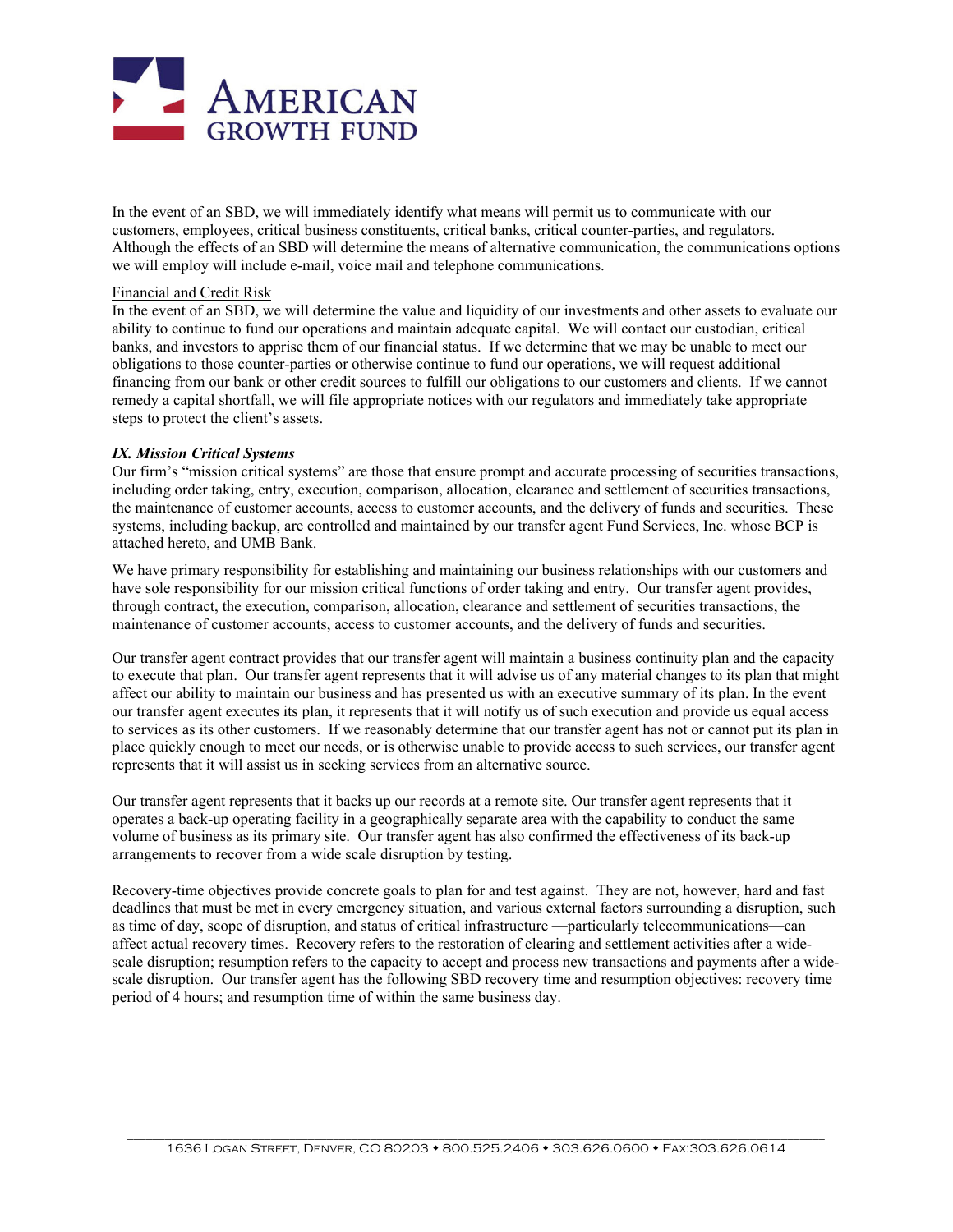

Our Firm's Mission Critical Systems

### Order Taking

Currently, our firm receives orders from customers via mail or the order is received at the Transfer Agent. During an SBD, as communications permit, we will inform our customers when communications become available to tell them what alternatives they have to send their orders to us. If necessary, we will advise our customers to place orders directly with our transfer agent Fund Services, Inc.

### Order Entry

All orders are communicated to the Transfer Agent by utilizing electronic mail or fax. If funds are received they are forwarded onto the Transfer Agent for deposit.

In the event of an internal SBD, we will enter and send records to our transfer agent by the fastest alternative means available, which includes Internet, UPS, Federal Express and U.S. Mail. In the event of an external SBD, we will maintain the order in electronic or paper format, and deliver the order to the transfer agent by the fastest means available when it resumes operations. In addition, during an internal SBD, we may need to refer our customers to deal directly with our transfer agent for order entry.

Order Execution

American Growth Fund, Inc. does not execute its own orders.

#### Other Services Currently Provided to Customers  $N/A$

## Mission Critical Systems Provided by Our Transfer Agent

Our firm relies, by contract, on our transfer agent and bank to provide order execution, order comparison, order allocation, and the maintenance of customer accounts, delivery of funds and securities, and access to customer accounts.

### *X. Alternate Communications Between the Firm and Customers, Employees, and Regulators*

### Customers

We now communicate with our customers using email, telephone, U.S. mail and in person visits at our firm. In the event of an SBD, we will assess which means of communication are still available to us and our Transfer Agent, and use the means closest in speed and form (written or oral) to the means that we have used in the past to communicate with the other party. For example, if we have communicated with a party by e-mail but the Internet is unavailable, we will call them on the telephone and follow up where a record is needed with paper copy in the U.S. mail.

### Employees

We now communicate with our employees using U.S. Mail, telephone, e-mail, and in person. In the event of an SBD, we will assess which means of communication are still available to us, and use the means closest in speed and form (written or oral) to the means that we have used in the past to communicate with the other party. We will also employ a call tree so that senior management can reach all employees quickly during an SBD. The call tree includes all staff home and office phone numbers. We have identified persons, noted below, who live near each other and may reach each other in person: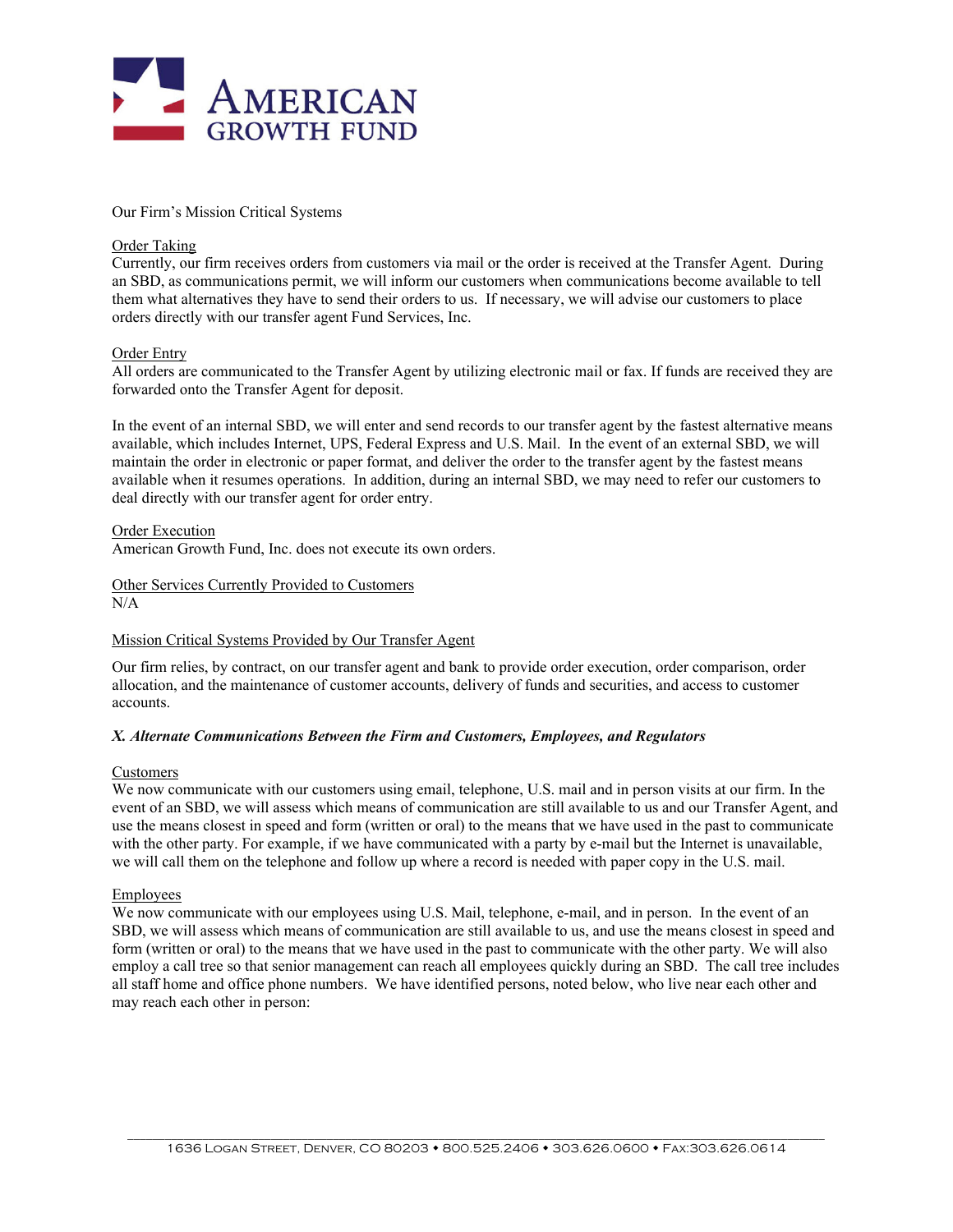

The person to invoke use of the call tree is Timothy E. Taggart. If Mr. Taggart is unavailable Mr. Gaughan may invoke the call tree.

### Regulators

We are currently subject to the following regulators: SEC as well as the states we do business in.We communicate with our regulators using the telephone, e-mail, fax, U.S. mail, overnight mail and in person. In the event of an SBD, we will assess which means of communication are still available to us, and use the means closest in speed and form (written or oral) to the means that we have used in the past to communicate with the other party.

### *XI. Critical Business Constituents, Banks, and Counter-Parties*

#### Business constituents

We have contacted our critical business constituents and determined the extent to which we can continue our business relationship with them in light of the internal or external SBD. We will quickly establish alternative arrangements if a business constituent can no longer provide the needed goods or services when we need them because of a SBD to them or our firm.

#### Banks

We have contacted our banks and lenders to determine if they can continue to provide the financing that we will need in light of the internal or external SBD. The bank maintaining our operating account and PAIB account is:

### Operating and PAIB account

TD Bank

If our banks and other lenders are unable to provide the financing, we will seek alternative financing immediately from

Federal Reserve Bank of Kansas City

### Counter-Parties

We have contacted our critical counter-parties, such as broker-dealers or institutional customers, to determine if we will be able to carry out our transactions with them in light of the internal or external SBD. Where the transactions cannot be completed, we will work with our transfer agent or contact those counter-parties directly to make alternative arrangements to complete those transactions as soon as possible.

### *XII. Regulatory Reporting*

Our firm is subject to regulation by: SEC and all states that it is licensed in. We now file reports with our regulators using paper copies in the U.S. mail as well as with overnight vendors, and electronically using fax, e-mail and the Internet. In the event of an SBD, we will check with the SEC, and other regulators to determine which means of filing are still available to us, and use the means closest in speed and form (written or oral) to our previous filing method. In the event that we cannot contact our regulators, we will continue to file required reports using the communication means available to us.

### *XIII. Disclosure of Business Continuity Plan*

We post the summary of our BCP on our Web site and mail it to customers upon request. Our summary addresses the possibility of a future SBD and how we plan to respond to events of varying scope. In addressing the events of varying scope, our summary (1) provides specific scenarios of varying severity (e.g., a firm-only business disruption, a disruption to a single building, a disruption to a business district, a city-wide business disruption, and a regional disruption); (2) states whether we plan to continue business during that scenario and, if so, our planned recovery time; and (3) provides general information on our intended response. Our summary discloses the existence of back-up facilities and arrangements. This BCP plan is subject to modification, An updated summary will be